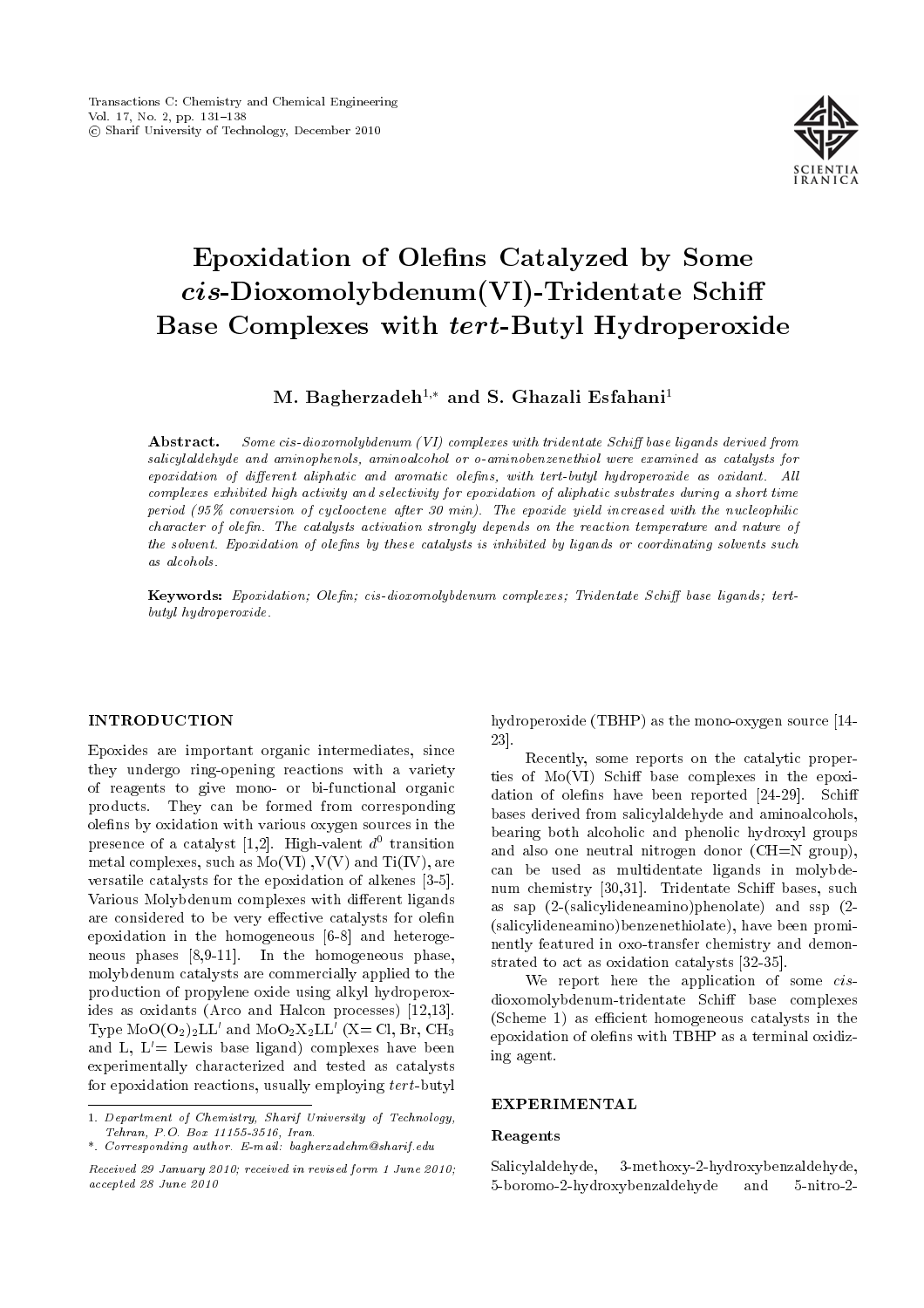

Scheme 1. The structure of complexes numbered 1-9.

hydroxybenzaldehyde are available commercially and used without further purification. 3,5-di-tert-butyl salicylaldehyde was prepared according to literature procedures [36]. The tridentate Schiff base ligands were obtained via a Schiff base condensation reaction between the appropriate aldehyde and amine. The reactions were run in ethanol. tert-butyl hydroperoxide (TBHP) was purchased from Fluka (80% in di-tert-butylperoxide/H<sub>2</sub>O 3:2). The solvents were used without drying.

 $MoO<sub>2</sub>(acac)<sub>2</sub>$  was obtained by the reported procedure [37]. Complexes are prepared by reacting respective ligands with  $MoO<sub>2</sub>(acac)<sub>2</sub>$  according to the method of Rajan and Chakravorty [38] (Scheme 1). In these complexes, the reaction solvent, i.e. ethanol, coordinates to Mo(VI) and occupies the sixth coordination site  $(1-7)$ . MoO<sub>2</sub>(sap)(Im) and MoO<sub>2</sub>(sap)(py-N-O) were prepared by treating  $MoO<sub>2</sub>(\text{sap})(EtOH)$  with an excess of imidazole (Im) or pyridine-N-oxide (Py-N-O) in ethanol medium (8,9) [38].

# Epoxidation Reaction

Epoxidation of olefin by dioxomolybdenum (VI) Schiff base complexes with TBHP was carried out according to the following general procedure: A mixture of catalyst  $(0.001 \text{ mmol})$ , olefin  $(0.8 \text{ mmol})$ , 1,2dichloroethane (0.5 mL) as solvent, and chlorobenzene (0.8 mmol) as an internal standard was placed in a two-necked round-bottomed flask equipped with a condenser and a magnetic stirrer. The mixture was stirred at  $80^{\circ}$ C under air and then 0.8 mmol t-butyl hydroperoxide (TBHP) was added. The molar ratio of the catalyst to substrate and TBHP was 1:800:800, which was chosen for the ratio of catalyst: substrate: oxidant after the optimization process.

The activity of complex 1, as a typical catalyst, was also investigated in the absence of solvent. An excess of substrate was placed in the reaction mixture instead of solvent, so 1.6 mmol of olen, 0.002 mmol of catalyst and 0.16 mmol of cholorobenzene as an internal standard were placed in the reaction vessel. After stirring of the mixture at  $80^{\circ}$ C, 1.6 mmol TBHP was added to the reaction mixture. The complete reaction was monitored at certain time intervals to determine the concentrations of olefin and epoxide using a gas chromatograph equipped with a capillary column (19019 J-413 HP-5, 5% Phenyl Methyl Siloxane, Capillary 60.0 m  $\times$  250  $\mu$ m  $\times$  1.00  $\mu$ m) and a flame ionization detector.

The stability of complex 1 was also investigated by taking UV-Vis spectra of the reaction mixture during the epoxidation of cyclooctene in 1,2-dicholoroethane as solvent.

#### RESULT AND DISCUSSION

## Temperature Effect

The effect of temperature was evaluated by  $MoO<sub>2</sub>(sap)EtOH$  (1) and cyclooctene as a model<br>substrate (Figure 1). It can be seen that the It can be seen that the epoxycyclooctane yield strongly depends on the reaction temperature. It seems that the catalyst activity starts at about  $40^{\circ}$ C and increases significantly with an increase in temperature. The yield increased up to  $96\%$  at  $80^{\circ}$ C.

#### Solvent Effect

We have studied the catalytic epoxidation of cyclooctene with  $MoO<sub>2</sub>(sap)EtOH$  in different solvents (Table 1). Epoxide conversion is found to be strongly dependent on the solvent. Apparently, coordinating solvents, such as *n*-butanol,  $tert$ -butanol and DMF, inhibit the reaction (Table 1, entries 3-5), because of their

100 Cyclooctene epoxide yield  $(\%)$ 80 60  $4($  $\rightarrow$  50 $^{\circ}$ C  $= 0^{\circ}$ C 20  $-20^{\circ}$ C  $-60^{\circ}$ C  $\rightarrow 30^{\circ}$ C  $-0.70^{\circ}$ C  $\star$  40°C  $80^{\circ}$ C  $\overline{15}$  $\overline{60}$  $3<sup>0</sup>$  $\overline{45}$ Time (min)

Figure 1. The effect of temperature on the yield of cyclooctene epoxide catalyzed  $MoO<sub>2</sub>(sa<sub>D</sub>)EtOH$ .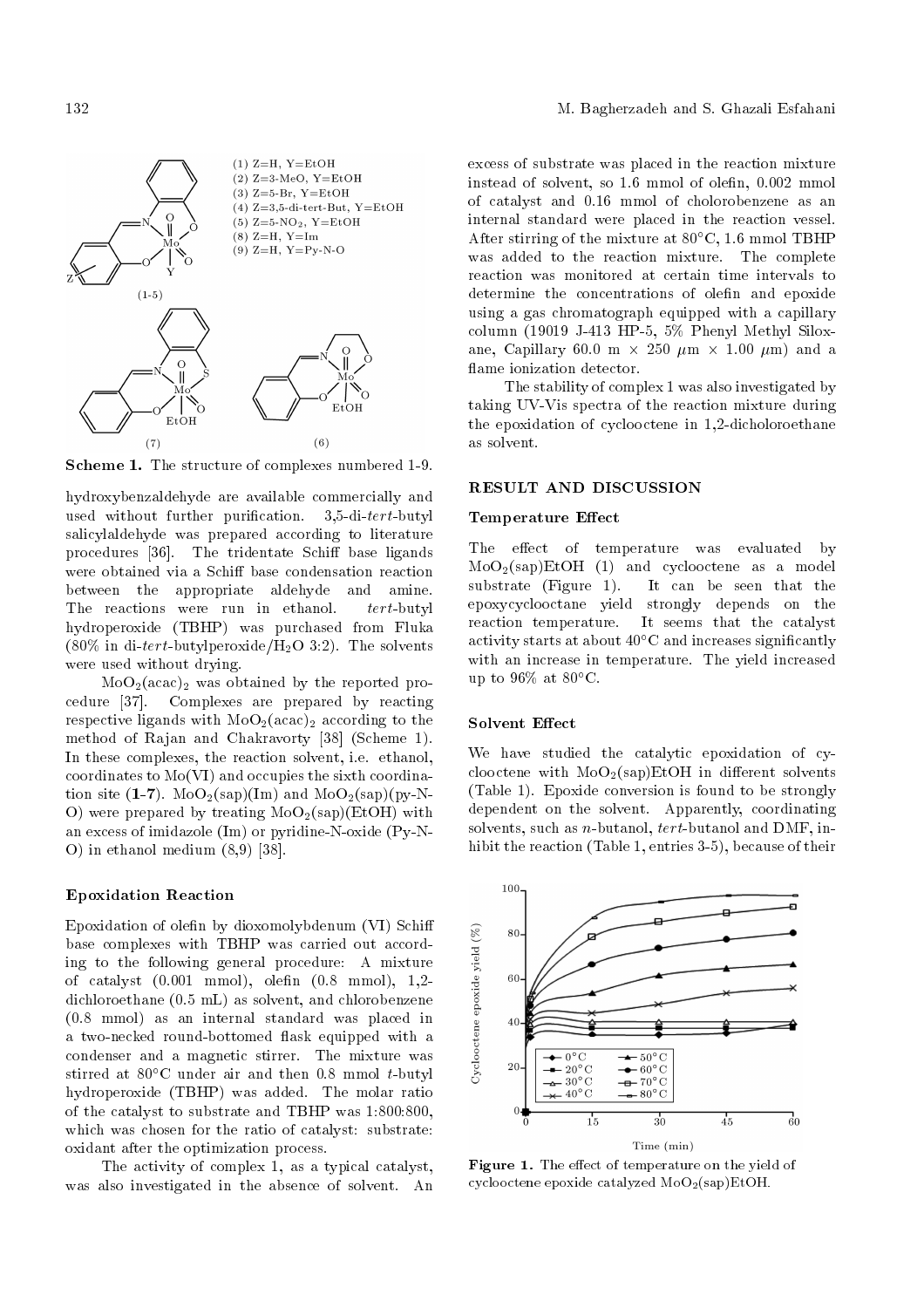| Entry          | Solvent                     | Conversion $(\%)$ <sup>b</sup> | TOF $(h^{-1})$ <sup>d</sup> |
|----------------|-----------------------------|--------------------------------|-----------------------------|
| 1              | $n$ noane                   | 82                             | 656                         |
| $\overline{2}$ | toluene                     | 83                             | 664                         |
| 3              | Dimethylformamide(DMF)      | 53                             | 416                         |
| $\overline{4}$ | $n$ -butanol                | 35                             | 280                         |
| 5              | <i>tert</i> -butanol        | 53                             | 424                         |
| 6              | chlorobenzene               | 97                             | 776                         |
| $\overline{7}$ | 1,2-dichlorobenzene $(DCE)$ | 99                             | 792                         |
| 8              | 1,2-dichlorobenzene (DCE)   | 78 <sup>°</sup>                | 624                         |
| 9              | $n$ -hexane                 | 40 <sup>°</sup>                | 320                         |
| 10             | methanol                    | 30 <sup>°</sup>                | 240                         |

Table 1. The effect of various solvents on the epoxidation of cyclooctene with TBHP using  $cis$  MoO<sub>2</sub>(sap)EtOH <sup>a</sup>.

a: Conditions: The molar ratio for  $cis-MoO_2(sap)EtOH$ : substrate: TBHP are 1:800:800.

The reactions were run for 60 min at  $80^{\circ}$ C.

b: GC yields based on the starting olefin.

c: The reactions were run at  $50^{\circ}$ C.

d: Turnover frequency  $(TOF)=(\text{mol of olefn } / \text{ mol of catalyst}) \times \text{conversion per hour.}$ 

competition with TBHP to occupy the coordination sites of the molybdenum catalyst. It seems that a less steric effect of  $n$ -butanol causes a better coordination ability to occupy the coordination sites of the molybdenum center than tert-butanol. So, using n-butanol as solvent reduced the epoxidation yield more than tertbutanol. It is known that chlorinated solvents facilitate epoxidation of olefins (Table 1, entries 6 and 7) [39]. The best solvent was found to be 1,2-dicholoroethane (DCE). Another advantage of this solvent is its boiling point, which was able to increase the temperature of the reaction up to  $80^{\circ}$ C. The reaction proceeds at a lower rate in nonpolar solvents, such as toluene and n-nonane.

# Stability of Catalysts

Figure 2 shows that the variation of intensity of the absorbance of  $MoO<sub>2</sub>(\text{sap})EtOH$  (1) at  $\lambda_{\text{max}}$  (225 nm) during the epoxidation reaction is nearly constant. It seems that the catalyst remained intact after the end of the reaction. In fact, this dioxomolybdenum-Schi base catalyst shows good stability in the reaction of olefins by TBHP.

## Activity of Different Complexes with Different Substituents

The catalytic activities of cis-dioxomolybdenum(VI) complexes 1-7 were determined by the yield of epoxidation of cyclooctene and 1-octene (Figure 3). The selectivity of epoxidation was found to be close to 100%, either for epoxycyclooctane or 1,2-epoxyoctane. As shown in Figure 3, the substituents of the Schi base ligands have no major effect on the yield and



Figure 2. The changes of the absorption in 225 nm of [MoO2(sap)(EtOH)] in oxidation of cyclooctene after addition of TBHP.



Figure 3. The yield of epoxidation of 1-octene and cyclooctene catalyzed by cis-dioxomolybdenum(VI)-Schi base complexes after 60 min at  $80^{\circ}$ C.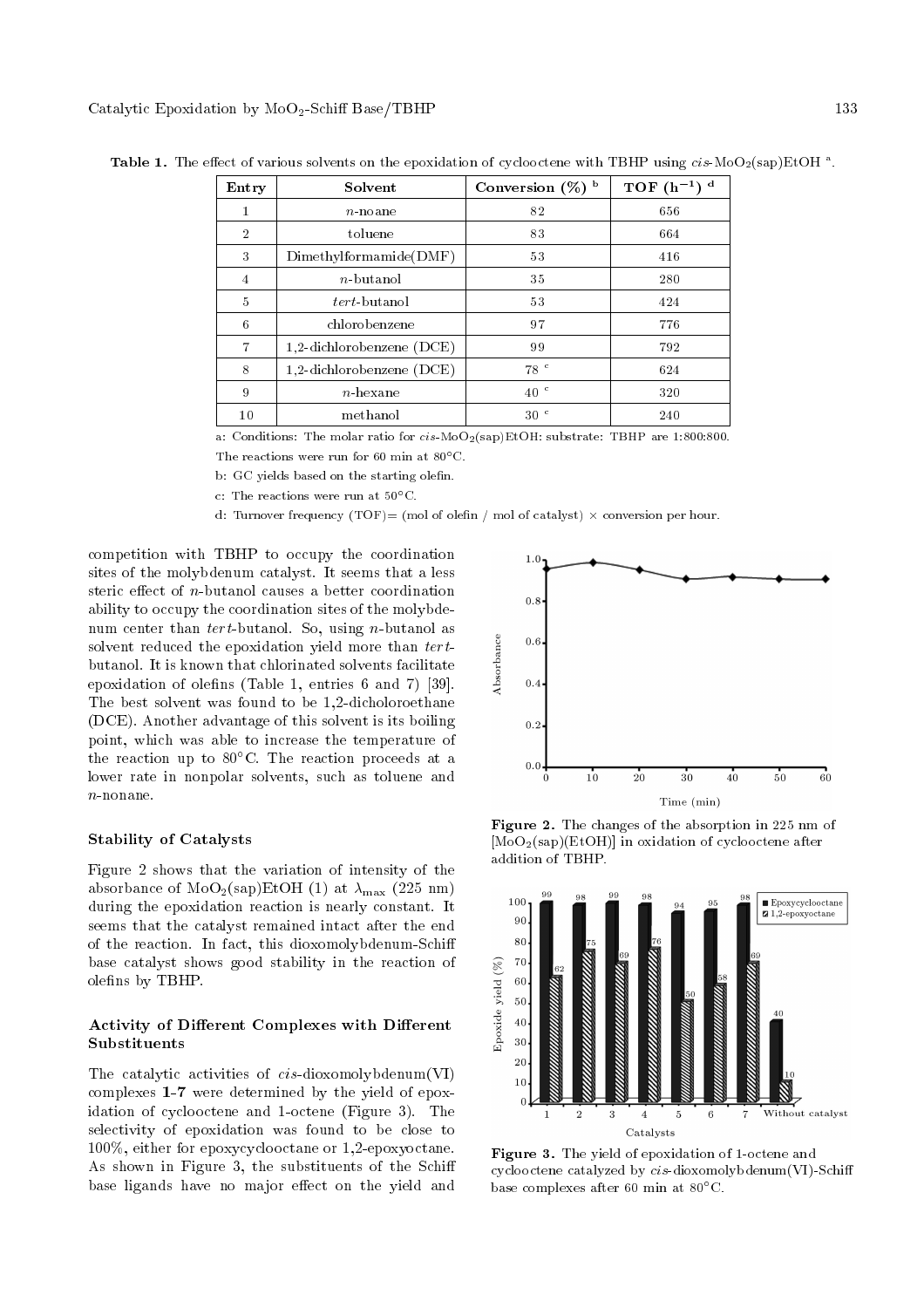selectivity of the epoxidation of cyclooctene in comparison with 1-octene. In fact, the high activity of cyclooctene in the epoxidation reaction catalyzed by all complexes 1-7 made a difficult comparison between the catalytic activities of complexes. The different activities of complexes are better noticed during the epoxidation of 1-octene. However, it seems that the electron releasing substituents on the Schiff base ligands, such as the tert-butyl group, increases the yield of 1-octene epoxidation. However, in accordance with the known electrophilic nature of the oxidizing species (the coordinated TBHP as oxidant to the Mo complex) in the catalytic epoxidation with Mo(VI) complexes [26,29], it is expected that introducing the electron-withdrawing group to the salicylidene ring increases the effectiveness of the catalyst. However, we observed that the presence of the nitro group on the salicylidene ring of the complex reduced the catalytic activity for 1-octene epoxidation. A similar effect of an electron withdrawing nitro group was reported for some cis-dioxomolybdenum(VI) complexes with tetradentate Schiff base ligands [24].

Time-dependent reaction courses of the 1-octene catalytic epoxidation with different complexes during 150 min are shown in Figure 4. In fact, all the catalysts show similar time-dependent curves. Initially, reactions proceed quickly indicating that an active catalytic species is formed rapidly after the addition of TBHP. During the course of the reaction, however, the velocity slows down considerably, since an increasing amount of tert-butanol (t-BuOH) molecules are competing for the same coordination sites as the TBHP. A similar effect was observed when using  $t$ -BuOH as a solvent for the catalytic reaction (Table 1, entry 5). It seems that adding t-BuOH to the catalytic reaction mixture slows down the catalytic activity but does not inhibit the reaction completely.

We considered the effect of the presence of some strong coordinating ligand in the medium of the re-



Figure 4. Time-dependent reaction courses of the 1-octene catalytic epoxidation at  $80^{\circ}{\rm C}$  up to 150 min. key: catalyst 1,  $\blacksquare$ ; catalyst 2,  $\blacklozenge$ ; catalyst 4, o; catalyst 5,  $\bullet$ ; catalyst 6,  $\blacktriangle$ ; catalyst 7,  $\square$ .

action, such as imidazole and pyridine-N-oxide. As shown in Table 2, complex 8,  $MoO<sub>2</sub>(\text{sap})(Im)$ , which is the sixth coordination site of Mo(VI) occupied with imidazole as a strong monodentate ligand, shows lower catalytic activity than  $MoO<sub>2</sub>(\text{sap})(EtOH)$  (Table 2, entries 1 and 2). It was also found that the catalytic activity of  $MoO<sub>2</sub>(sap)EtOH$  drastically decreased with addition of 10 equiv of basic ligand, such as imidazole, 1-methylimidazole and triethylamine, to the medium of reaction (Table 2, entries 5, 6 and 8). This may be due to ability of these ligands to coordinate to the central metal, which restricts the number of free coordination sites that would be required for coordination of TBHP. Interestingly, it was observed that the presence of pyridine-N-oxide did not inhibit the catalytic reaction (Table 2, entries 3 and 7). It can be related to the oxidation ability of py-N-O [40].

| Entry          | Catalyst/Base                         | Conversion $(\%)^b$ |
|----------------|---------------------------------------|---------------------|
| 1              | $MoO2(\text{sap})EtOH$                | 95                  |
| $\overline{2}$ | MoO <sub>2</sub> (sap)Im              | 89                  |
| 3              | $MoO2(\text{sap})Py-N-O$              | 97                  |
| 4              | $MoO2(\text{sap})Im /9$ eq Im         | 50                  |
| 5              | MoO <sub>2</sub> (sap)EtOH / 10 eq Im | 51                  |
| 6              | $MoO2(sap)EtOH / 10 eq 1-Me-Im$       | 51                  |
|                | $MoO2(\text{sap})EtOH / 10 eq Py-N-O$ | 98                  |
| 8              | $MoO2(\text{sap})EtOH / 10 eq Et3N$   | 64                  |

Table 2. The effect of basic ligands<sup>a</sup> on the epoxidation of cyclooctene with TBHP.

a: Conditions: The molar ratio for catalyst: cyclooctene: oxidant are 1:800:800.

The reactions were run for 30 min at 80°C.

b: GC yields based on the starting olefin.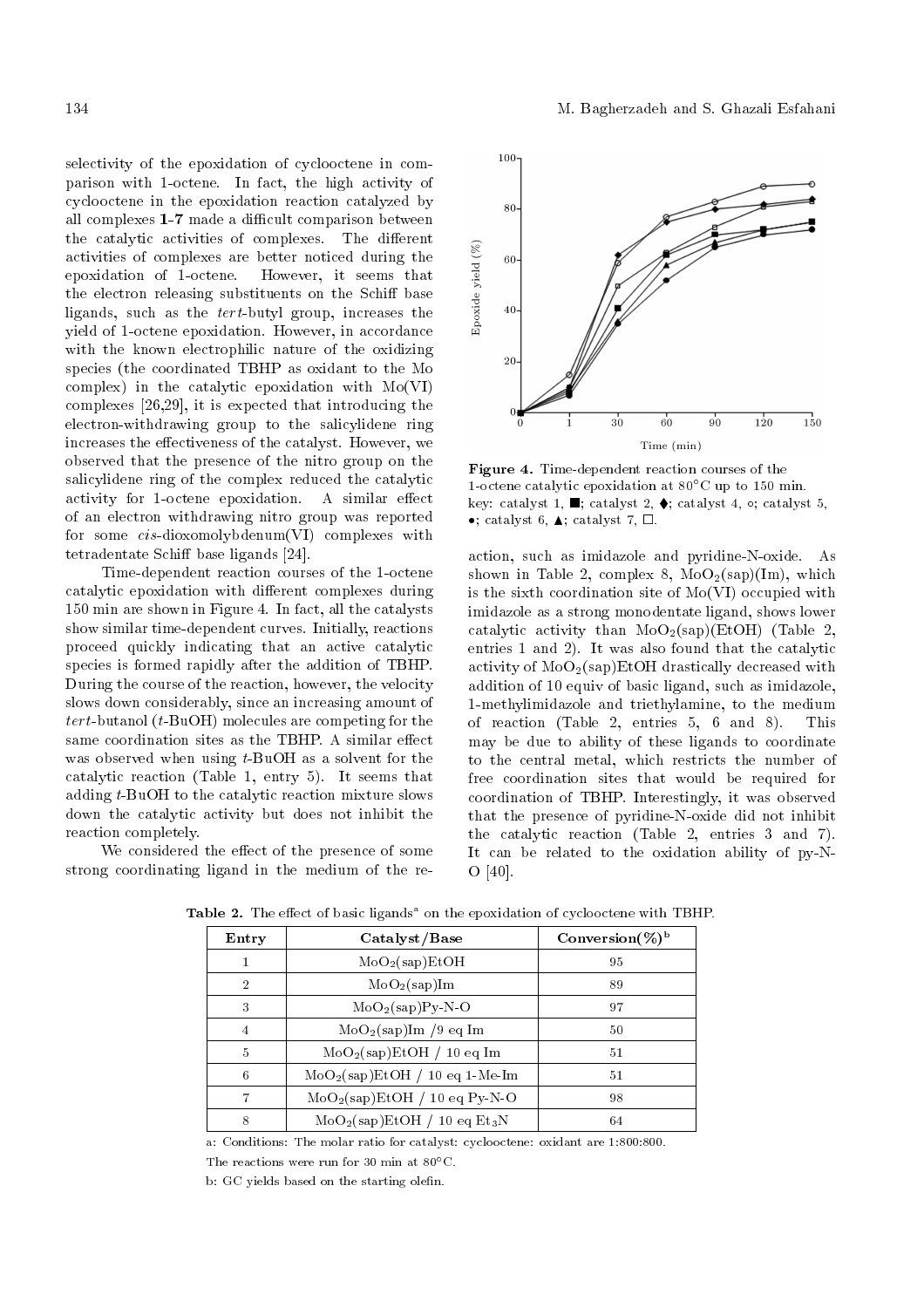|                |                         | Conversion $(\%)$ |          |                      |
|----------------|-------------------------|-------------------|----------|----------------------|
| Entry          | Substrate               | $30 \text{ min}$  | $60$ min | Selectivity $(\%)^b$ |
| $\bf{1}$       | Cyclooctene             | 95                | 99       | 100                  |
| $\overline{2}$ | Cyclohexene             | 79                | 92       | 100                  |
| 3              | 1-Methylcyclohexene     | 99                | 99       | 100                  |
| 4              | 1-Heptene               | 77                | 86       | 100                  |
| 5              | $1-Octene$              | 45                | 63       | 100                  |
| 6              | 2-Octene                | 80                | 91       | 100                  |
| $\overline{7}$ | Styrene                 | 42                | 46       | 65                   |
| 8              | $\alpha$ -Methylstyrene | 37                | 44       | 63                   |
| 9              | 4-Methylstyrene         | 24                | 26       | 58                   |
| 10             | 4-Methoxystyrene        | 11                | 20       | 60                   |
| 11             | Indene                  | 29                | 29       | 70                   |
| 12             | 2-cyclohexene-1-one     |                   | 15       | 74                   |
| 13             | 2-cyclohexene-1-ol      | $\blacksquare$    | 84       | 95                   |
| 14             | $\alpha$ -terpineol     |                   | 43       | 58                   |

**Table 3.** Epoxidation of different olefins with  $\text{MoO}_2(\text{sap})\text{EtOH}$  as catalyst<sup>a</sup>.

a: Conditions: The molar ratio for using catalyst: substrate: oxidant are 1:800:800. The reactions were run at  $80^{\circ}$ C.

b: selectivity to epoxide at 60 min.

### Epoxidation of Different Olefins

The catalytic activity of  $MoO<sub>2</sub>(\text{sap})E<sub>t</sub>OH$  in the epoxidation of various cyclic and linear alkenes was tested and the results are summarized in Table 3. In general, the olen conversions and epoxide selectivities are higher for aliphatic substrates than those for aromatic olefins. The best epoxide yield and selectivity is obtained for cyclooctene. The epoxide yield increases with the nucleophilic character of olefin. Generally, the Lewis acidity of dioxomolybdenum(VI) complexes is an important factor that determines the catalytic performance of the catalyst in olefin epoxidation [19,41]. The major role of the Mo(VI) centre is to withdraw electrons from the peroxidic oxygen making it more susceptible to attack by nucleophiles, such as olefins. Thus, the epoxide yields tend to decrease as the olen becomes less substituted by electron donating groups, such as methyl. So, higher epoxide yields were obtained with the 1-methylcyclohexene and 2-octene, with respect to cyclohexene and 1-octene, respectively. It is expected that the higher electronic density of an internal olefinic double bond (compared with a terminal C=C bond) should favor nucleophilic attack on an electrophilic oxidizing species. It should be noted that adding 2,6-di-tert-butyl-p-cresol as a radical scavenger (with an equivalent amount, with respect to cyclooctene as the substrate) to a mixture of the

reaction had no significant effect on the reaction rate. Thus, it confirmed that the mechanism did not involve radical pathways.

It is observed that epoxide yield increases with the decreasing chain length of the olefin [28,42,43]. Thus, 1octene shows lower reactivity, probably due to presence of more steric hindrance arisen from a larger hexyl group with respect to a smaller pentyl group present in 1-heptene. These results indicate that, besides the intrinsic reactivity of the double bond, olefin size and accessibility to the active sites of the catalyst can be recognized as the limiting factors of the catalytic reaction.

The catalytic activity of  $MoO<sub>2</sub>(\text{sap})E<sub>t</sub>OH$  is investigated in the epoxidation of some olefins with functional groups (Table 3, entries 12-14). It seems the substitution of an electron-withdrawing group, such as carbonyl, conjugated with the double bond (Table 3, entry 12), decrease the yield of epoxidation. This would be expected based on the electrophilic mechanism proposed for this reaction [25,29,44]. In comparison with 1-methylcyclohexen,  $\alpha$ -terpinolperoxide yield is very low (Table 3, entry 14). Noting that the molar ratio of the substrate to catalyst is high (1000:1), it seems that the presence of the OH group causes  $\alpha$ terpinol competition with TBHP for coordination to the molybdenum center, such as that observed for alcoholic solvents (Table 1, entries 4,5).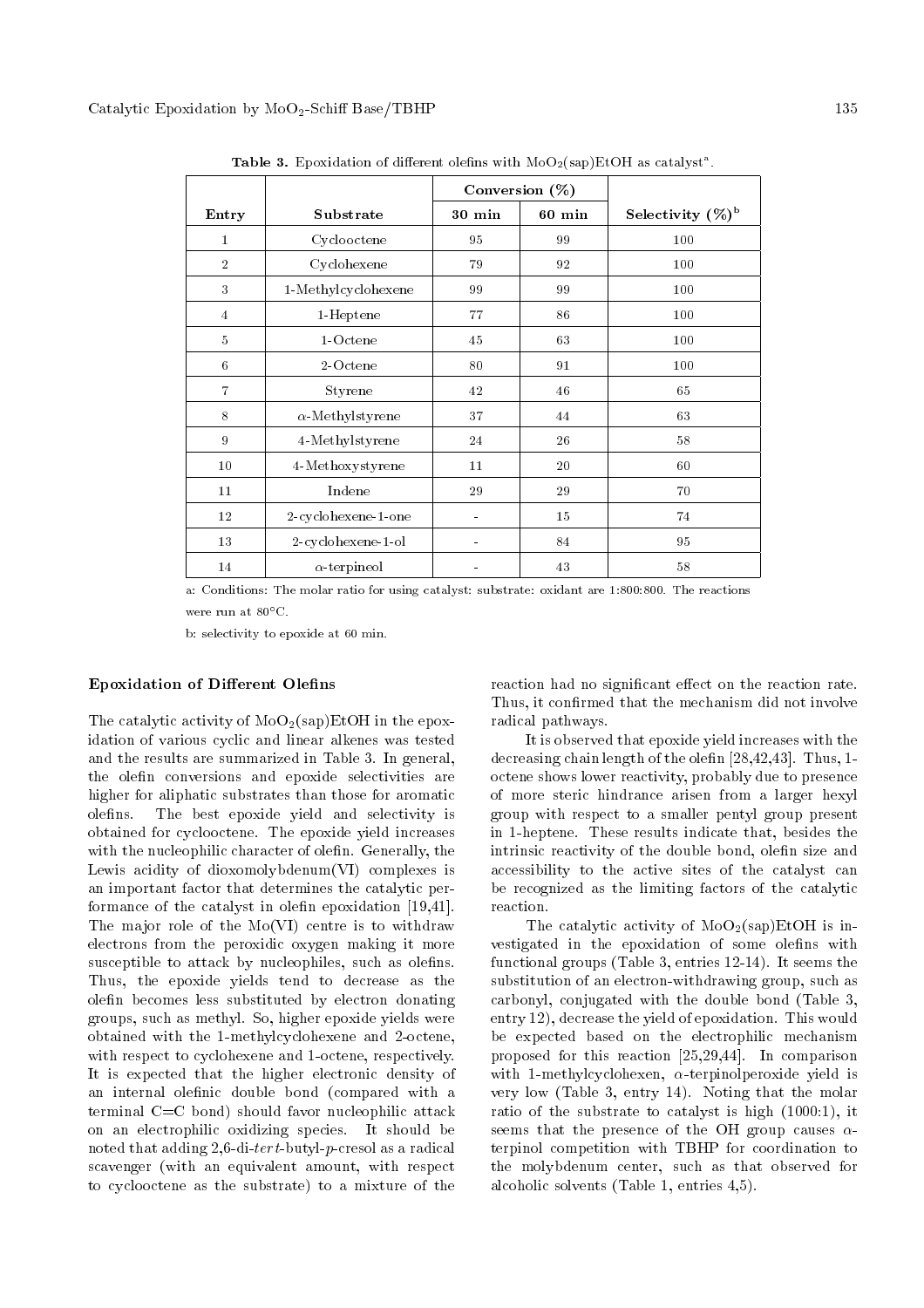| Entry | Substrate   | Conversion $(\%)$ <sup>b</sup> |
|-------|-------------|--------------------------------|
|       | Cyclooctene | 95                             |
|       | 1-octene    | 43                             |
|       | Indene      | 28(19 <sup>°</sup> )           |

Table 4. Epoxidation of olefins with  $MoO<sub>2</sub>(\text{sap})E<sub>t</sub>OH$  as catalyst using no solvents<sup>a</sup>.

a: Conditions: The molar ratio for using catalyst: substrate: oxidant are 1:800:800. The reactions were run at  $80^{\circ}$ C.

b: After 60 min.

c: % Indeneoxide.

## Solventless Epoxidation of Olefins

Mo(sap)EtOH (1) was used as a typical catalyst for the catalytic epoxidation of olens in the absence of solvent. The catalyst became soluble in the reaction medium after adding the oxidant, so it acts as a homogeneous catalyst. Table 4 shows the results of the solventless catalytic epoxidation of some olefins. It is observed that epoxidation conversions in solventless systems are similar to that of epoxidation reactions in the 1,2-dicholoroethane as the best solvent of the reaction.

## **CONCLUSIONS**

Several complexes of dioxomolybdenum(VI)-tridentate Schiff base have been tested for their catalytic epoxidation activity for some olefins. These complexes are easily synthesized and showed very good catalytic activity, stability and selectivity for epoxidation of cyclooctene and 1-octene. However, it appeared that the efficiency of the catalytic system is strongly dependent on the temperature and nature of the solvent, thus the best yields were achieved at  $80^{\circ}$ C and 1,2dichloroethane. Epoxidation of several aliphatic and aromatic olefins with  $MoO<sub>2</sub>(\text{sap})EtOH$  showed that this catalytic system is more efficient for aliphatic substrates and the epoxide yields increased with the nucleophilicity of olefins.

#### ACKNOWLEDGMENTS

Financial support of this work by the Research Council of Sharif University of Technology is greatly appreciated.

## **REFERENCES**

- 1. Jørgensen, K.A. "Transition-metal-catalyzed epoxidations", Chem. Rev., 89, pp. 431-358 (1989).
- 2. Xia, Q.H., Ge, H.Q., Ye, C.P., Liu, Z.M. and Su, K.X. "Advances in homogeneous and heterogeneous catalytic asymmetric epoxidation", Chem. Rev., 105(5), pp. 1603-1662 (2005).
- 3. Talsi, E.P., Shalyaev, K.V. and Zamaraev, K.I.  $17^2$ O.  $^{95}\rm{Mo}$  and  $^{1}\rm{H}$  NMR study of the mechanism of epoxidation of alkenes with hydrogen peroxide in the presence of molybdenum complexes", J. Mol. Catal. A: Chem., 83, pp. 347-366 (1993).
- 4. Bregeault, J.M. "Transition-metal complexes for liquid-phase catalytic oxidation: Some aspects of industrial reactions and of emerging technologies", J. Chem. Soc, Dalton Trans., pp. 3289-3302 (2003).
- 5. Dickman, M.H. and Pope, M.T. \Peroxo and superoxo complexes of chromium, molybdenum, and tungsten", Chem. Rev., 94, pp. 569- 583 (1994).
- 6. Kotov, S.V., Kolev, T.M. and Georgieva, M.G. \Preparation and use of novel molybdenum-containing organic complexes as catalysts in the epoxidation of cyclohexene", J. Mol. Catal. A: Chem., 195, pp. 83-94 (2003).
- 7. Gharah, N., Chakraborty, S., Mukherjee, A.K. and Bhattacharyya, R. "Highly efficient epoxidation method of olefins with hydrogen peroxide as terminal oxidant, bicarbonate as a co-catalyst and oxodiperoxo molybdenum(VI) complex as catalyst", Chem. Commun., 22, pp. 2630-2632 (2004).
- 8. Bregeault, J.M., Vennat, M., Salles, L., Piquemal, J.Y., Mahha, Y., Briot, E., Bakala, P.C., Atlamsani, A. and Thouvenot, R. "From polyoxometalates to polyoxoperoxometalates and back again; Potential applications", J. Mol. Chem. A: Chem., 250, pp. 177- 189 (2006).
- 9. Bruno, S.M., Fernandes, J.A., Martins, L.S., Goncalves, I.S., Pillinger, M., Ribeiro-Claro, P., Rocha, J. and Valente, A.A. "Dioxomolybdenum $(VI)$ modied mesoporous materials for the catalytic epoxidation of olefins", Catal. Today,  $114$ , pp. 263-271 (2006).
- 10. Mbeleck, R., Ambroziak, K., Saha, B. and Sherrington, D.C. "Stability and recycling of polymer-supported Mo(VI) alkene epoxidation catalysts", React. Funct.  $Polym.$ , 67, pp. 1448-1457 (2007).
- 11. Masteri-Farahani, M., Farzaneh, F. and Ghandi, M. \Molybdenum incorporated silicalite as catalyst for epoxidation of olefins", J. Mol. Catal. A: Chem., 192, pp. 103-111 (2003).
- 12. Kollar, J. (Halcon). US Patents., 3,350,422 and 3,351,635 (1967).
- 13. Sheng, M.N. and Zajaczek, G.J (ARCO). UK Patent., 1,136,923 (1968).
- 14. Thiel, W.R., Angstl, M. and Priermeier, T. "Substituierte N,N-chelat-liganden-anwendungen in der molybdan-katalysierten Olen-epoxidation", Chem. Ber., 127, pp. 2373-2379 (1994).
- 15. Thiel, W.R., Angstl, M. and Hansen, N. "Metal catalyzed oxidations. Part 2. Molybdenum catalyzed olen epoxidation in nonpolar solvents", J. Mol. Catal. A: Chem.,  $103$ , pp. 5-10 (1995).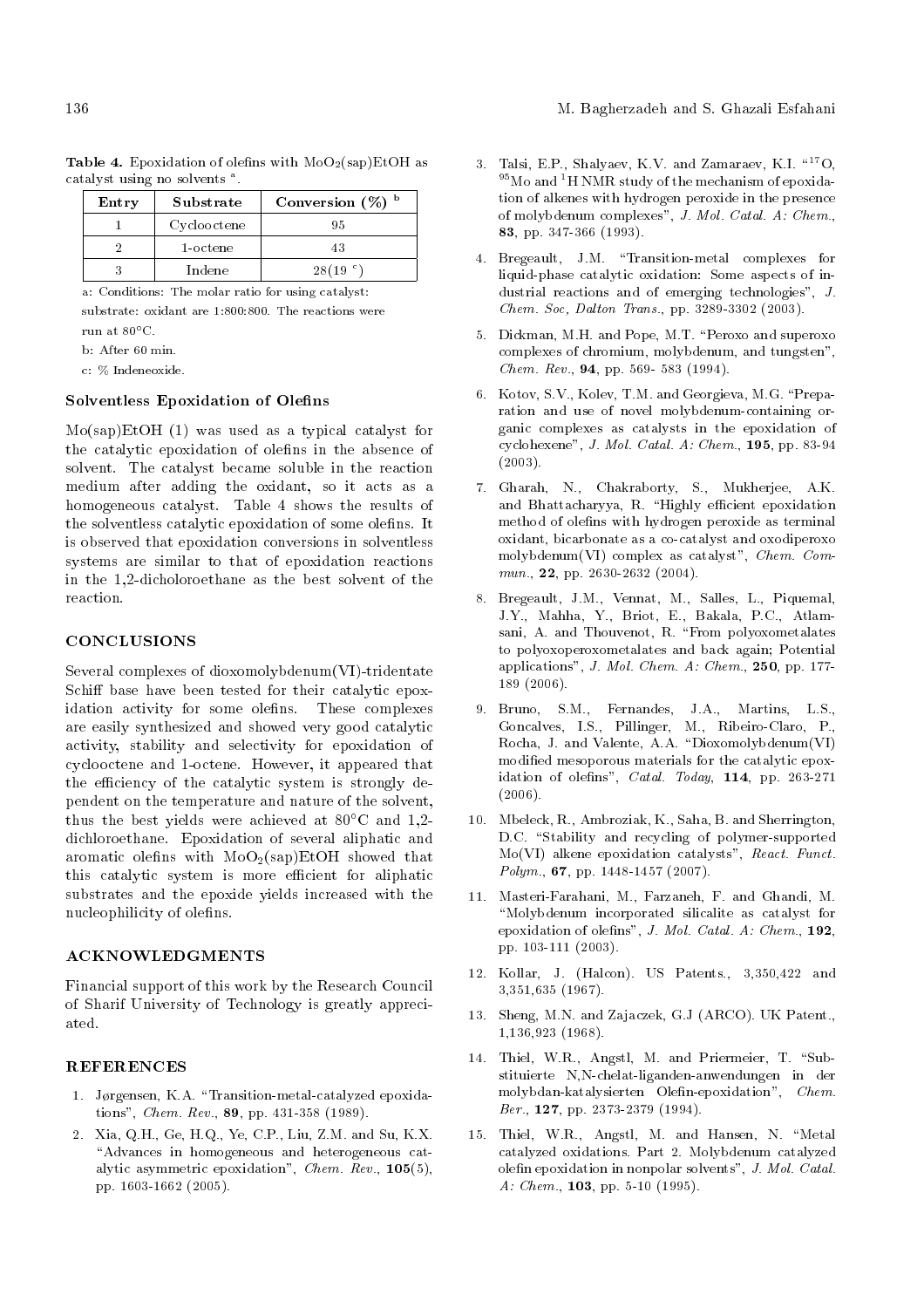- 16. Thiel, W.R. and Priermeier, T. "The first olefinsubstituted peroxomolybdenum complex: Insight into a new mechanism for the molybdenum-catalyzed epoxidation of olefins", Angew. Chem. Int. Ed. Engl., 34, pp. 1737-1738 (1995).
- 17. Kuhn, F.E., Herdtweck, E., Haider, J.J., Herrmann, W.A., Goncalves, I.S., Lopes, A.D. and Romao, C.C. "Bis-acetonitrile(dibromo)dioxomolybdenum(VI) and derivatives: Synthesis, reactivity, structures and catalytic applications", J. Organomet. Chem., 583, pp. 3-10 (1999).
- 18. Kuhn, F.E., Lopes, A.D., Santos, A.M., Herdtweck, E., Haider, J.J., Romao, C.C. and Santos, A.G. "Lewis base adducts of bishalogeno-dioxomolybdenum(VI): Syntheses, structures, and catalytic applications", J. Mol. Catal. A: Chem., 151, pp. 147-160 (2000).
- 19. Kuhn, F.E., Santos, A.M., Lopes, A.D., Goncalves, I.S., Herdtweck, E. and Romao, C.C. "(Dimethyl)dioxomolybdenum(VI) complexes: Syntheses and catalytic applications", J. Mol. Catal. A: Chem., **164**, pp. 25-38 (2000).
- 20. Kuhn, F.E., Groarke, M., Bencze, E., Herdtweck, E., Prazeres, A., Santos, A.M., Calhorda, M.J., Romao, C.C., Goncalves, I.S., Lopes, A.D. and Pillinger, M. \Octahedral bipyridine and bipyrimidine dioxomolybdenum(VI) complexes: Characterization, application in catalytic epoxidation, and density functional mechanistic study", Chem. Eur. J., 8, pp. 2370-2383 (2002).
- 21. Kuhn, F.E., Santos, A.M., Goncalves, I.S., Romao, C.C. and Lopes, A.D. "Organorhenium(VII) and organomolybdenum(VI) oxides: synthesis and application in oxidation catalysis", Appl. Organomet. Chem., 15, pp. 43-50 (2001).
- 22. Groarke, M., Goncalves, I.S., Herrmann, W.A. and Kuhn, F.E. "New insights into the reaction of t-butylhydroperoxide with dichloro- and dimethyl(dioxo)molybdenum(VI)", J. Organomet.  $Chem.$ , 649, pp. 108-112 (2002).
- 23. Monteiro, B., Balula, S.S., Gago, S., Grosso, C., Figueiredo, S., Lopes, A.D., Valente, A.A., Pillinger, M., Lourenco, J.P. and Goncalves, I.S. "Comparison of liquid-phase olen epoxidation catalyzed by dichlorobis- (dimethylformamide)dioxomolybdenum(VI) in homogeneous phase and grafted onto MCM-41", J. Mol. Catal. A: Chem., 297, pp. 110-117 (2009).
- 24. Ambroziak, K., Pelech, R., Milchert, E., Dzembowska, T. and Rozwadowski, Z. "New dioxomolybdenum(VI) complexes of tetradentate Schiff base as catalysts for epoxidation of olefins", J. Mol. Catal. A: Chem., 211, pp. 9-16 (2004).
- 25. Bagherzadeh, M, Latifi, R., Tahsini, L., Amani, V., Ellern, A. and Woob, L.K. "Synthesis, characterization and crystal structure of a dioxomolybdenum(VI) complex with a N,O type bidentate Schiff base ligand as a catalyst for homogeneous oxidation of olefins", Polyhedron, 28, pp. 2517-2521 (2009).
- 26. Sui, Y., Zeng, X., Fang, X., Fu, X., Xiao, Y., Chen, L., Li, M. and Cheng, S. "Syntheses, structure, redox and catalytic epoxidation properties of dioxo $molybdenum(VI)$  complexes with Schiff base ligands derived from tris(hydroxymethyl)amino methane", J. Mol. Catal. A: Chem., 270, pp. 61-67 (2007).
- 27. Bruno, S.M., Balula, S.S., Valente, A.A., Almeida Paz, F.A., Pillinger, M., Sousa, C., Klinowski, J., Freire, C., Ribeiro-Claro, P. and Goncalves, I.S. "Synthesis and catalytic properties in olen epoxidation of dioxomolybdenum(VI) complexes bearing a bidentate or tetradentate salen-type ligand", J. Mol. Catal. A: Chem., 270, pp. 185-194 (2007).
- 28. Masteri-Farahani, M., Farzaneh, F. and Ghandi, M. "Synthesis of tetradentate  $N_4$  Schiff base dioxomolybdenum(VI) complex within MCM-41 as selective catalyst for epoxidation of olefins",  $Catal.$   $Commun.,$   $8,$ pp. 6-10 (2007).
- 29. Sobczak, J.M. and ZiolKowski, J.J. "Molybdenum complex-catalyzed epoxidation of unsaturated fatty acids by organic hydroperoxides", Appl. Catal. A., 248, pp. 261-268 (2003).
- 30. Liimatainen, J., Lehtonen, A. and Sillanpaa, R. "cisdioxomolybdenum(VI) complexes with tridentate and tetradentate Schiff base ligands. Preparation, structures and inhibition of aerial oxidation of aldehydes",  $Polyhedron, 19, pp. 1133–1138 (2000).$
- 31. Rao, C.P., Sreedhara, A., Rao, P.V., Verghese, M.B., Rissanen, K., Kolehmainen, E., Lokanath, N.K., Sridhar, M.A. and Prasad, J.S. "Syntheses, structure, reactivity and species recognition studies of oxovanadium $(V)$  and -molybdenum $(VI)$  complexes", J.  $Chem. Soc. Dalton Trans.$ , pp. 2383-2393 (1998).
- 32. Craig, J.A., Harlan, E.W., Synder, B.S., Whitener, M.A. and Holm, R.H. "Oxomolybdenum(IV,V,VI) complexes: Structures, reactivities, and criteria of detection of binuclear  $(\mu\text{-oxo})$ molybdenum $(V)$  products in oxygen atom transfer systems", Inorg. Chem., 28, pp. 2082-2091 (1989).
- 33. Boyd, I.W. and Spence, J.T. \Molybdenum(IV)-oxo complexes with oxygen, nitrogen and sulfur ligands. Syntheses and electrochemical studies", Inorg. Chem., 21, pp. 1602-1606 (1982).
- 34. Topich, J. and Lyon, J.T. "Synthesis and electrochemistry of cis-dioxomolybdenum(VI) complexes with tridentate Schiff base ligands containing O, N and S donor atoms", Polyhedron, 3, pp. 55-60 (1984).
- 35. Topich, J. and Lyon, J.T. "Ligand control of cisdioxomolybdenum(VI) redox chemistry: Kinetic and activation parameter data for oxygen atom transfer", Inorg. Chem., 23, pp. 3202-3206 (1984).
- 36. Casiraghi, G., Casnati, G., Sartori, G. and Terenghi, G. "Selective reactions between phenols and formaldehyde. A novel route to salicylaldehydes", J. Chem. Soc; Perkin Trans., pp. 1862-1865 (1980).
- 37. Chen, G.J., Madonald, J.W. and Newton, W.E. "Synthesis of  $Mo(1V)$  and  $Mo(V)$  complexes using  $oxo$